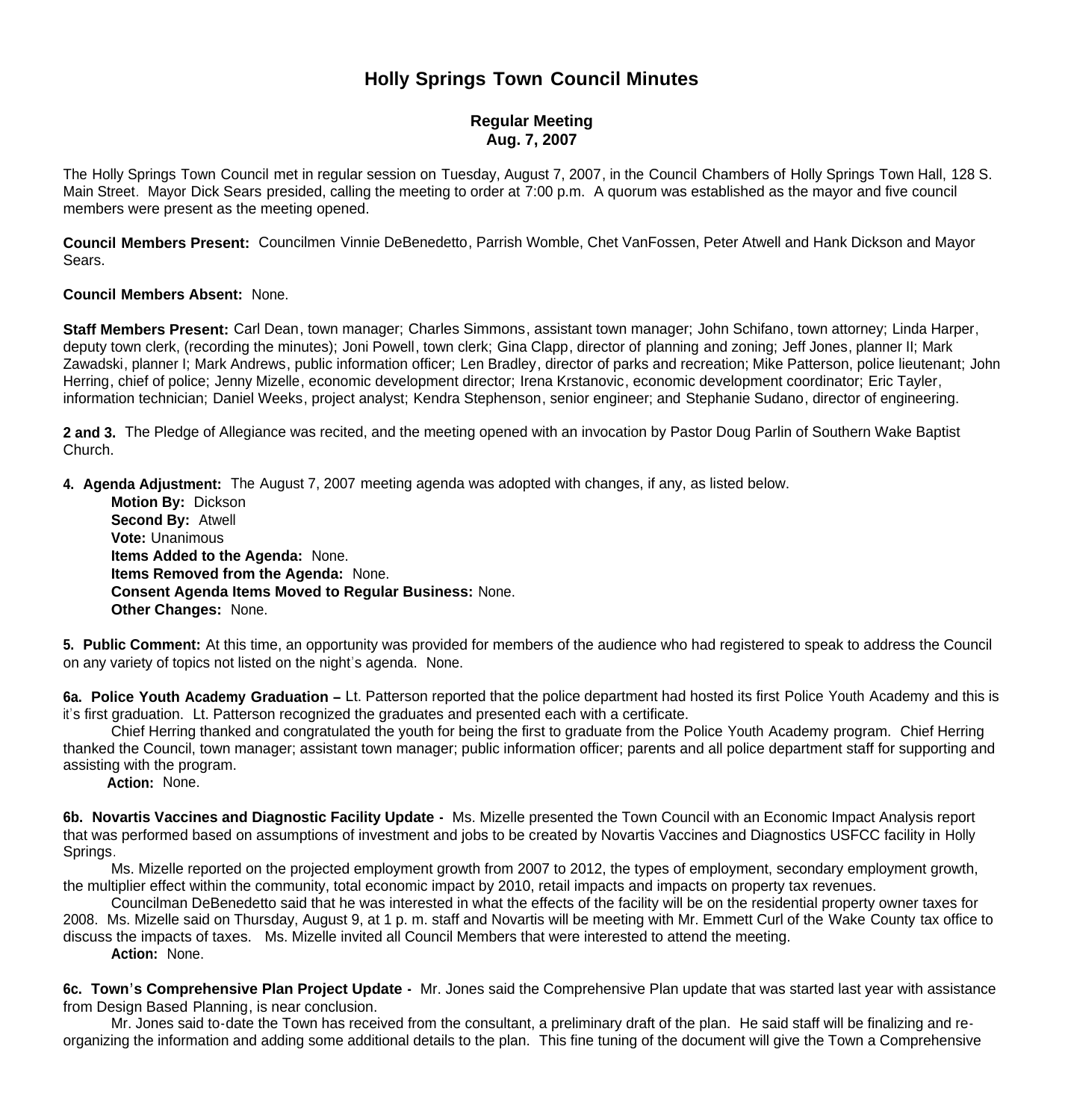Plan that will provide direction and guidance for the next several years.

 Mr. Jones said staff is proposing to hold a workshop with the Town Council, Planning Board, and Steering Committee to go over the final draft plan. He said the proposed date is Sept. 20. He said after this meeting, staff will hold a public workshop around Oct. 11. The plan then would forward to the Planning Board for its recommendation at its October meeting. The plan will be presented to the Town Council on Nov. 6, for a public hearing and adoption.

 There was discussion between Councilman DeBenedetto and Mr. Jones of the difficultly staff was having with Design Based Planning for the desired product. Councilman DeBenedetto recommended that the company present the plan to the Steering Committee or at a Town Council meeting. Mr. Jones explained to the Town Council the situation with the company and requested the Council to release Design Based Planning from it's contract obligations. All Town Council Members was in consensus to release Design Based Planning from all contract obligations.

**Action #1:** The Council approved a motion to receive work completed by Design Based Planning to date to conclude their contract and to direct staff to finalize the Comprehensive Plan for final draft purposes and adoption.

**Motion By:** Atwell

**Second By:** Dickson

Councilman DeBenedetto said that he would like to give Design Based Planning a chance to present the final plan to the town. Councilman VanFossen said the majority of the work has been completed by town staff and it would be a waste of time and of no value to bring Design Based Planning back for a presentation.

**Vote:** Unanimous

**Action #2:** The Council approved a motion to set a special meeting for 6 p.m. Thursday, Sept. 20 for the purpose of holding a Comprehensive Plan workshop to include Town staff, Town Council, Planning Board, and the Comprehensive Plan Steering Committee.

**Motion By:** Atwell **Second By:** Dickson **Vote:** Unanimous

**7a. Public Hearing: Ordinance 07-12, UDO Amendment Section 9.09, Decision Matrix -** Mr. Zawadski said Unified Development Ordinance Amendment #07-UDO-02 modifying Parking Regulations was presented at the July 17 Town Council meeting and included modifications to UDO Section 7.04, Off-Street Parking, and Section 9.09, Decision Matrix. He explained the public hearing legal ad for the amendments, however, indicated changes to only UDO Section 7.04; therefore, another public hearing for amending of Section 9.09 is required since the meeting was not properly advertised.

 He said the information contained in Ordinance 07-12 remains unchanged from when it was presented as Part 4 of Ordinance 07-10 in July.

With that explanation completed, Mayor Sears opened the public hearing to accept input. The following comments were recorded: None. There being no input, the public hearing was closed.

 **Action #1:** The Council approved a motion to accept the following statements as true: "The requested UDO text amendment is consistent with the Holly Springs 10-Year Comprehensive Growth plan policies and Northeast Gateway plan policies. The proposed modifications to the off-street parking regulations creates enforceable ordinances to enact Land Use Policy 3: The Town shall encourage the development of pedestrian oriented developments and Environmental Policy 4: The Town shall encourage multi-modal travel, interconnected streets, and other transportation practices that reduce automotive congestion, as well as avoid and minimize impacts to natural resources and Northeast Gateway Plan Policy 4: Place parking to the rear and sides of buildings and bring buildings closer to the roadway."

**Motion By:** Dickson **Second By:** Atwell **Vote:** Unanimous

**Action #2:** The Council approved a motion to adopt Ordinance 07-12 to enact Unified Development Ordinance amendment #07-UDO-02b to modify the text of UDO Section 9.09, Decision Matrix as submitted by the Town of Holly Springs.

 **Motion By:** Dickson **Second By:** Atwell **Vote:** Unanimous  *A copy of Ordinance 07-12 is incorporated into these minutes as addendum pages.*

 Councilman Atwell requested Consent Agenda "8f. Ordinance 07-13 amending the existing CDBG grant scattered sites project ordinance to accept additional funds" be removed from the Consent Agenda for discussion. All Council Members were in consensus to remove item "8f" from the Consent Agenda.

**8. Consent Agenda:** All remaining items on the Consent Agenda were approved following a motion by Councilman Atwell, a second by Councilman Dickson and a unanimous vote. The following actions were affected:

8a. Resolution 07-30 - The Council adopted Resolution 07-30 directing the town clerk to investigate the sufficiency of annexation petition A07-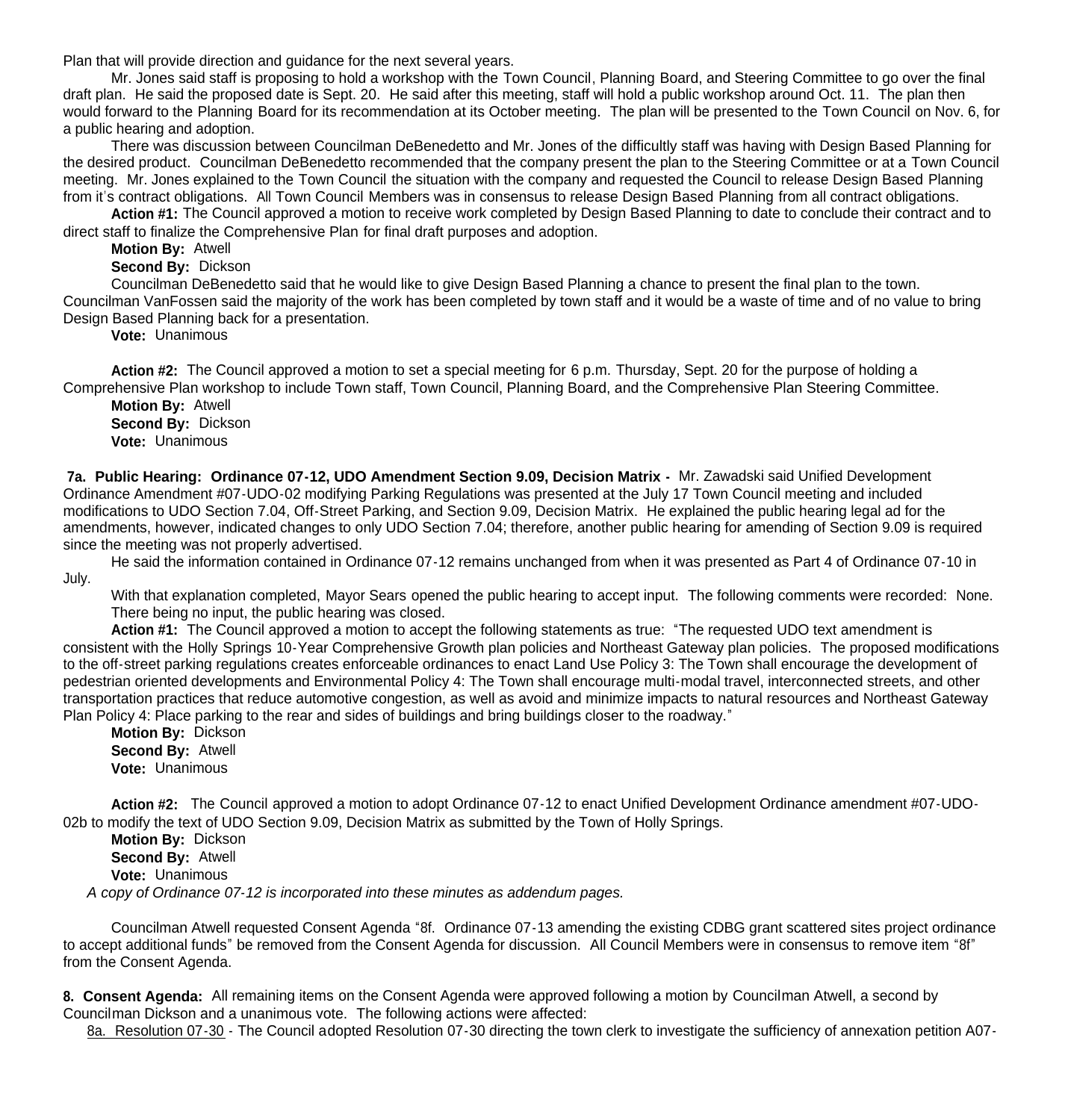05 and setting a public hearing on the question of annexation for Tuesday, August 21, 2007. *A copy of the Resolution 07-30 is incorporated into these minutes as addendum pages.*

 8b. Parks and Recreation Advisory Board Appointment – The Council approinted Shane Shird to fill the open seat on the Parks and Recreation Advisory Committee with a term of 07/10/07 – 06/30/10.

 8c. Condemnation Settlement Report – The Council received a report of condemnation settlement matters. *A copy of the settlement report is incorporated into these minutes as an addendum page.*

8d. Moravian Church, 05-DP-03 Extension – The Council granted a six-month extension for the approval of Development Plan 05-DP-03 for the Moravian Church.

 8e. Resolution 07-31 – The Council adopted Resolution 07-31 enacting administrative amendments to the Development Procedures Manual. A c*opy of Resolution 07-31 is incorporated into these minutes as addendum pages.*

8f. Ordinance 07-13, CDBG Grant Scattered Sites Project – This item was removed from the Consent Agenda for discussion.

 8g. The Wooten Company Contract Amendment – The Council approved an amendment to an administration services contract with The Wooten Company for the community development block grant project. A copy of the contract is incorporated into these minutes as addendum *pages.*

8h. Policy Statement P-031 – The Council adopted Policy Statement P-031, a cash and investment policy for town funds. *A copy of Policy Statement P-031 is incorporated into these minutes as addendum pages.*

 8i. Budget Amendment, \$60,000 – The Council adopted an amendment to the FY 2007-08 budget to accept a \$60,000 North Carolina Greenway grant for greenway connections and additions. *A copy of the budget amendment is incorporated into these minutes as an addendum page.*

 8j. Budget Amendment, \$25,000 – The Council adopted an amendment to the FY 2007-08 budget of \$25,000 to purchase a Parks and Recreation department work truck. *A copy of the budget amendment is incorporated into these minutes as an addendum page.*

 8k. Budget Amendment, \$1,250 – The Council adopted an amendment to the FY 2007-08 budget to accept \$1,250 in insurance proceeds for a damaged police department vehicle. *A copy of the budget amendment is incorporated into these minutes as an addendum page.*

 8l. Budget Amendment, \$8,210 – The Council adopted an amendment to the FY 2007-08 budget to accept \$8,210 in insurance proceeds for a damaged water distribution system vehicle. *A copy of the budget amendment is incorporated into these minutes as an addendum page.*

8m. Police Vehicles Bids – The Council awarded the bid to Warnock Fleet and Leasing for nine (9) 2007 Dodge Charger police package vehicles at a total bid amount of \$219,852.

 8n. UDO Waiver of Subdivision Regulations – The Council approved a waiver of UDO regulations for property owners to undergo a minor subdivision.

### Consent agenda removed from the Consent Agenda for discussion.

**8f. Ordinance 07-13, CDBG Grant Scattered Sites Project** – Councilman Atwell asked staff why there was an increase in funds for this project. Mr. Weeks explained in making repairs to one of the rehab houses, contractors came across problems, such as lead-based paint and excessive leaks from the roof. These problems caused the increase of funds for this project. Ms. Mizelle explained when doing a CDBG project and using grant funds, it is required to bring the whole house up to building code.

 **Action:** The Council approved a motion to adopt Ordinance 07-13 amending the existing CDBG grant scattered sites project ordinance to accept additional funds.

 **Motion:** Atwell  **Second:** Dickson  **Vote:** Unanimous  *A copy of Ordinance 07-13 is incorporated into these minutes as addendum pages.*

**9a. NPDES, Phase II Stormwater Permit Project Contract Amendment** – Ms. Sudano explained that on January 16, 2007 the Town Council approved a contract for Carter and Burgess to provide consulting services to develop the Town's National Pollutant Discharge Elimination System Phase II Post-Construction Stormwater Program. She said the original scope of services included the tasks that provided the evaluation of current policies, procedures and programs and to determine what aspects of existing programs can be used to implement components of the town's stormwater program to meet the town's permit's mandatory requirements and deadlines.

 She said the task also included the development and revisions to ordinances, policies and procedures including a Stormwater Design Manual that is required to implement the Post-Construction Site Runoff Controls program adequately.

 She said in addition to the development of the Post-Construction Site Runoff Controls program the additional services provided recommendations where elements of the post-construction program are needed to fulfill other requirements for the remaining six minimum measures which include Public Education & Outreach, Public Involvement & Participation, Illicit Discharge Detection & Elimination, Construction Site Stormwater Runoff Control, Pollution Prevention/Good Housekeeping for Municipal Organizations. The consultant is currently assisting staff to modify the existing stormwater management plan in areas where they have provided technical support and development for the stormwater program.

 She said staff has been meeting with Carter & Burgess' water resources group to expand the scope of services for the NPDES Stormwater project to provide two additional tasks for the following purposes:

1. Technical and advisory services for the stormwater management program while Heather Keefer is out on maternity leave (approximately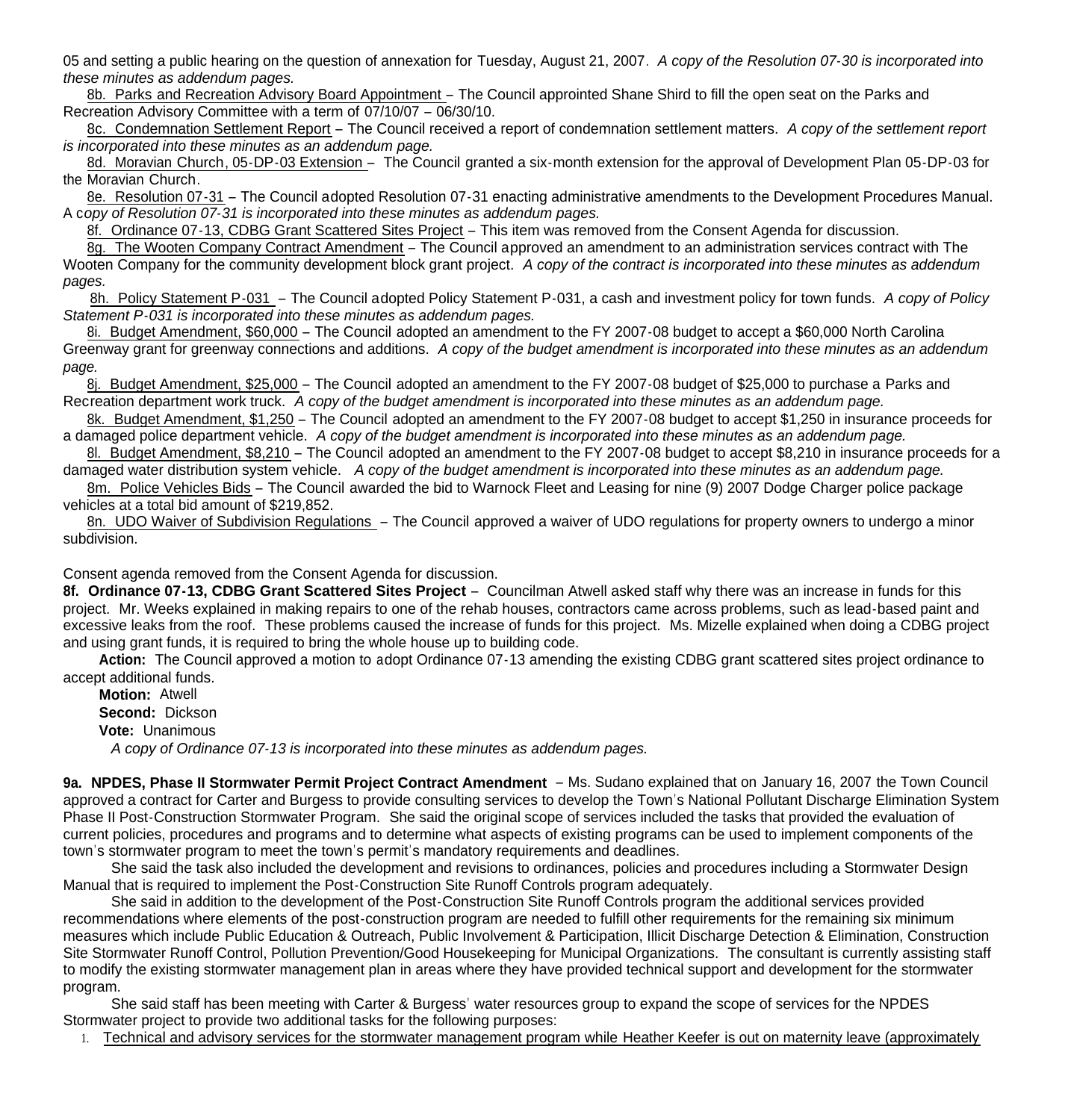July 1, 2007 through October 1, 2007. The primary goal of this task is to assist staff with the integration and administration of the stormwater management program and ordinance, provide general technical assistance to staff and the design engineers as-needed, including but not limited to 401/404 water quality certification issues.

- 2. Review, Revise and Amend Existing Section 8.0 Stormwater Design Manual and Standard Details. The consultant will perform a comprehensive review of the Town's existing Section 8.0 Stormwater Manual and make recommendations for changes and enhancements, in part for consistency with the new Best Management Practices (BMP) Manual (to be developed under existing contract). It will also include the development of new Standard Details of the selected stormwater BMP's described in the Post-Construction BMP Design Manual and other related details involving stormwater conveyance and supplemental stormwater permit review tools. These tools will include a Stormwater Certification Form template for the certification of stormwater calculations and models submitted to the Engineering Department for permit review, stormwater submittal requirements for a standardized watershed and sub-watershed map and a table of discharge accumulations, permit submittal criteria for the preliminary, construction drawing and final stormwater review, H&H flood study methodology (hydrology and hydraulics) and criteria for non-FEMA floodplains acceptable in the Town of Holly Springs. This task will also include bi-weekly meetings, email status reports and technical assistance for implementation.
- 3. Stormwater Ordinance development. More work that was originally anticipated on the ordinance has been necessary.

Action: The Council approved a motion to enter into an amended professional services agreement with Carter & Burgess, Inc. in the amount of \$57,750 for increased scope of National Pollutant Discharge Elimination System (NPDES) Phase II Stormwater permit project work and to adopt amendments to the FY 2007-08 budget to cover the cost of the contract amendments.

 **Motion By:** Womble **Second By:** Atwell **Vote:** Unanimous *Copies of the Carter & Burgess, Inc. contract and budget amendment are incorporated into these minutes as addendum pages.*

**9b. Policy Statement P-003, Payments-in-Lieu of Roadway Improvements** – Ms. Sudano said the Town's policy statement that provides guidelines for collection of payments in lieu of roadway improvements is in need of revision. This revised policy is to provide specific guidelines for application to development projects that are undertaken while the Town is actively designing or constructing roadway improvements for which the payment in lieu must be made.

 Ms. Sudano said this policy applies to only those development projects that make payments in lieu of road widening, which are very few; therefore, this policy is not used very often. The revision, however, would provide necessary clarification for those instances where it is applied.

Ms. Sudano reviewed both the original policy and the suggested amended version.

There were much discussion among the town attorney and Councilman VanFossen regarding development assessment fees for road improvements.

**Action:** The Town Council approved a motion to adopt amendments to the town's Policy Statement P-003 regarding payments in lieu of roadway improvements.

 **Motion By:** Atwell **Second By:** Dickson

**Vote:** Unanimous

*A copy of amended Policy Statement P-003.1 is incorporated into these minutes as addendum pages.*

**9c. Stinson Avenue, Phase II** – Ms. Stephenson said in accordance with the Town's originally approved Transportation Capital Improvement Plan the second phase of Stinson Avenue will be constructed. She said this phase will connect two existing sections of Stinson Avenue and will provide a vital link between the Village District and Bass Lake Road.

She said the plan was endorsed and a preliminary budget presented for information at the Nov. 7, 2006 Town Council meeting.

Ms. Stephenson said the project was publicly bid, and five bidders responded. Bids, solicited on June 27, were opened July 16.

 She said Asphalt Experts is the lowest responsible bidder. The firm has done several projects for the Town and has done an excellent job, she added.

Ms. Stephenson said the general scope of the project consists of:

- 1. 400 linear feet of roadway
- 2. Three 8 ft x 7 ft box culverts
- 3. 149 ft of sewer relocation
- 4. 400 ft of 8 inch waterline
- 5. Roadway storm drainage.

**Action #1:** The Council approved a motion to award the Stinson Avenue Phase 2 (TOHS Proj. # 03-019B) construction contract to lowest responsible bidder Asphalt Experts in amount of \$481,632 with a construction budget not to exceed \$529,795, including contingency.

**Motion By:** VanFossen **Second By:** Womble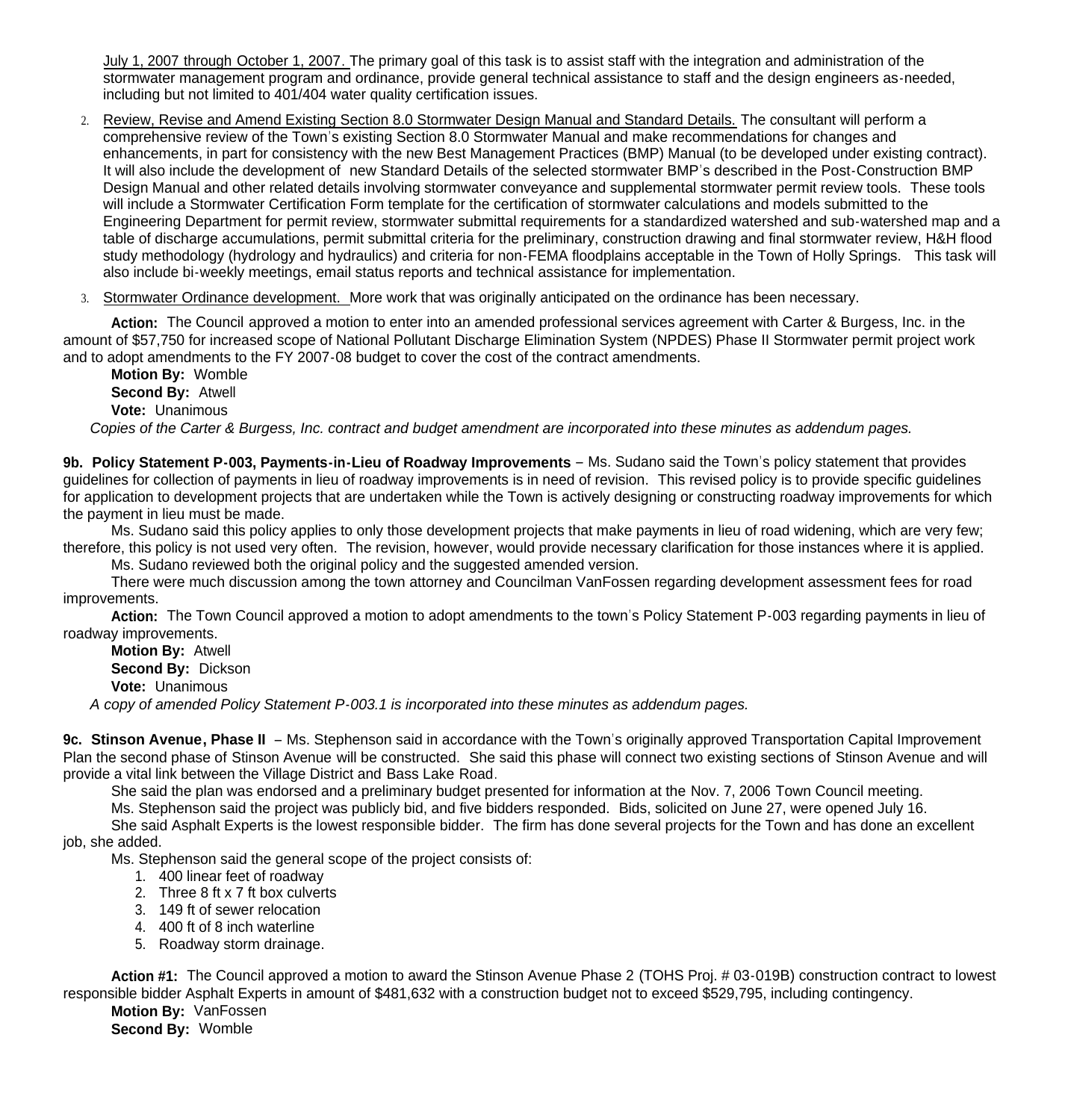**Vote:** Unanimous

*A copy of bid tabulation sheet is incorporated into these minutes as addendum pages.*

**Action # 2:** The Council approved a motion to adopt a revised project spending plan for Stinson Avenue Phase 2 (TOHS Proj. # 03-019B) in an amount not to exceed \$584,488.

**Motion By:** Womble **Second By:** VanFossen **Vote:** Unanimous

*A copy of Asphalt Experts contract is filed in the Town's Clerk Office and maintained in accordance with the records retention and disposition schedule. A copy of the budget amendment is incorporated into these minutes as addendum pages.*

**10. Other Business:** Councilman DeBenedetto asked if anyone from Holly Springs was present at the Wake County Board of Commissioners August 6 meeting. Mr. Dean said that a letter of acknowledgment of the Town of Apex ETJ Extension request was addressed to Mr. Gurley addressing the Town's concerns with Apex's request.

Councilman Womble asked if the town would consider hiring employees to perform asphalt repairs, similar to the public works employees that are doing sidewalk repairs. Mr. Dean said that it would not be profitable for the town to undergo hiring qualified people for that type of work and the town is not equipped to do asphalt paving.

Councilman Womble asked the status of the sidewalk project from the Food Lion to Wendy's along NC 55. Mr. Dean explained the completion schedule for the sidewalk project from Food Lion to Wendy's along NC 55 that it will be sooner than Spring of 2008.

There was a discussion among the Council Members regarding support of magnet schools and the educational needs of children who live in Holly Springs.

Councilman Atwell gave positive feedback about the public works sidewalk crew who repair the sidewalks in neighborhoods of the Town.

**11. Manager's Report:** Mr. Dean invited the Council Members to the Novartis Vaccines and Diagnostic groundbreaking on August 23, at 1:00 p.m. at 475 Green Oaks Parkway.

Councilman Atwell commented that he had received a call from a developer who has invested in Holly Springs who said how great it was that Novartis was being located in Holly Springs.

Councilman Womble asked if NCDOT had been notified of the damaged pavement at NC 55 Bypass, Smithfield Road and New Hill Road. Mr. Dean said yes, that that section of road has been reported to NDDOT.

**12. Closed Session:** The Council approved a motion to enter into Closed Session, pursuant to G.S. 143-318.11(a)(3) to discuss two legal matters with the town attorney, including a matter of a Wake County agreement for the South Wake water line and a matter of possible mediation with a former town employee; and pursuant to G.S. 143-318.11(a)(5) regarding a matter of settlement to purchase property for parks and recreation.

 **Motion By:** Atwell **Second By:** Dickson **Vote:** Unanimous

### **General Account of Closed Session – Aug. 7, 2007**

 In Closed Session, the Town Council discussed matters with the town attorney and gave direction to him to submit at the next Town Council meeting a disclosure of the amount to be paid to Wake County for settlement of the South Wake water line agreement. The town attorney informed the Council of a possible civil law suit that may be forthcoming regarding a former employee. There was no action by the Council.

Councilman Atwell made a motion to excuse Councilman Womble from discussion and deliberation on a closed session matter pursuant to G.S. 143-318.11(a)(5), a matter of settlement to purchase property for parks and recreation for the following reasons:

Councilman Womble is one of the property owners involved with the potential purchase.

The motion carried, and Councilman Womble was excused.

 The Town Council discussed the oroposal to purchase property for a parks and recreation facility and directed the town attorney to move forward with the land purchase process.

Councilman Dickson made a motion to readmit Councilman Womble back into the meeting. The motion was seconded by Councilman VanFossen. The vote was unanimous.

#### **-- End General Account**

Councilman Atwell made a motion to return to Open Session. The motion was seconded by Councilman Dickson. The vote was unanimous.